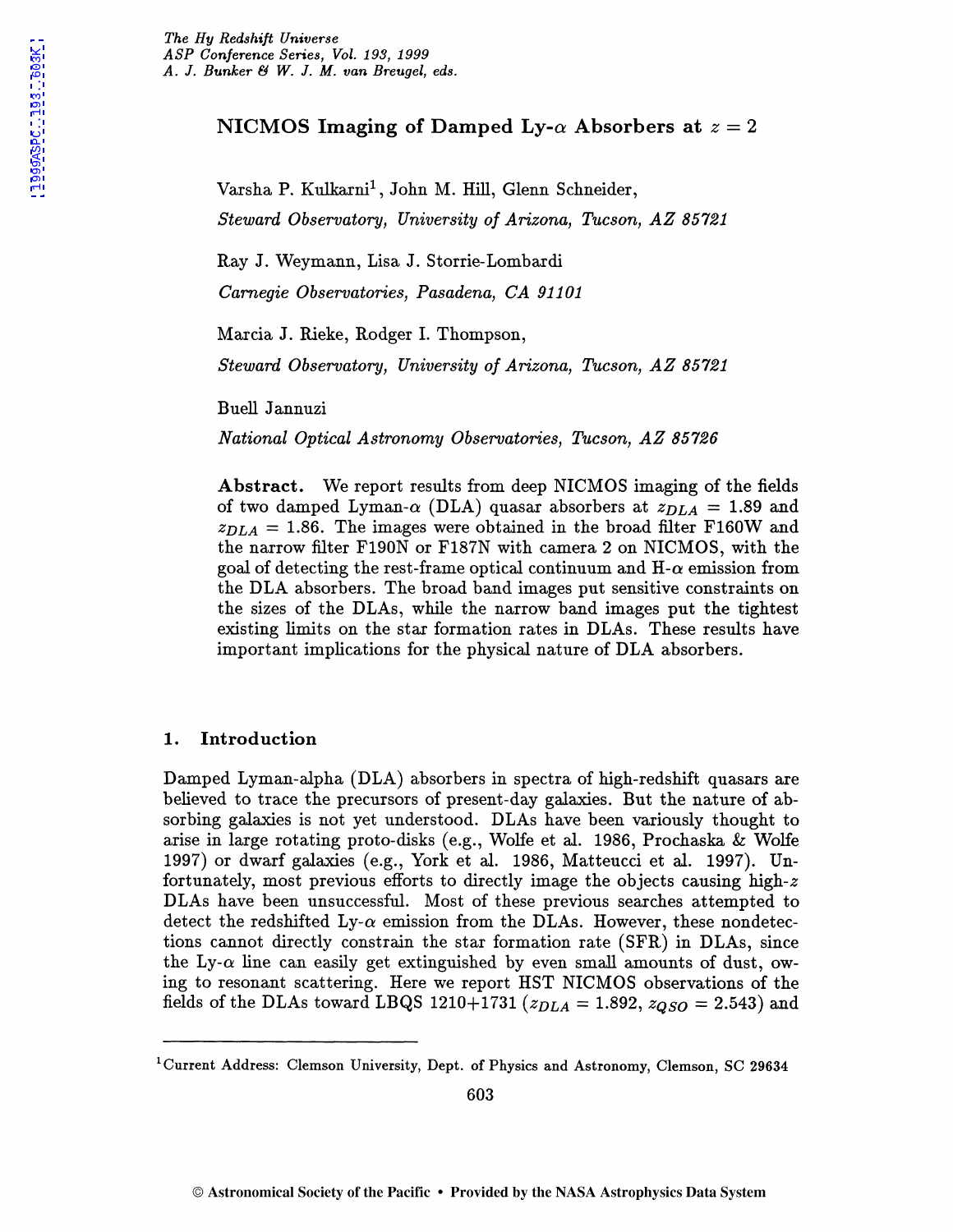#### 604 *Kulkarni et* al.

Q1244+3443 ( $z_{DLA}$  = 1.859,  $z_{OSO}$  = 2.48), aimed at detecting redshifted H- $\alpha$ and optical continuum emission from the DLAs.

#### 2. Observations, Data Reduction, PSF Subtraction

Broad band images were obtained with NICMOS camera 2, using filter F160W  $(\lambda_{central} = 1.5940 \mu m, \text{FWHM} = 0.4030 \mu m), \text{dithered in steps of 7.5 pixels.}$ Narrow band images were also obtained using dither steps of 7 .5 pixels, in filter F190N  $(\lambda_{central} = 1.9005 \ \mu \text{m})$ , FWHM = 0.0174  $\mu$ m) for LBQS 1210+1731 and in filter F187N ( $\lambda_{central} = 1.8740 \ \mu \text{m}$ , FWHM = 0.0192  $\mu$ m) for Q1244+3443. These filters should contain the redshifted H- $\alpha$  lines at  $z = 1.892$  and  $z = 1.859$ , respectively. Finally, coronagraphic F160W images were also obtained for each QSO (See Kulkarni et al. 1999a, 1999b ). Data were reduced using the IRAF package Nicred 1.8 (McLeod 1997). Reference PSFs for quasar PSF subtraction were obtained from observations of stars in the same filter / aperture combinations. The PSF star images were chosen to match as closely as possible the telescope "breathing" focus values for our quasar observations. For the coronagraphic images, more importance was given to getting close match between the exact positions in the coronagraphic hole where the quasar and the PSF star were located. The PSF star observations were analyzed in exactly the same manner as the quasar observations. The reduced PSF stars were registered and scaled to match the quasar and then subtracted from the quasar.

### 3. Searching for the DLA near LBQS 1210+1731

### 3.1. Non-coronagraphic F160W and F190N images

About 99  $\%$  of the flux in the non-coronagraphic F160W and F190N images comes from the quasar point source and disappears after PSF subtraction. A feature to the "lower right" of the center at about 0.26" from the quasar  $(°01")$ is the main asymmetric residual left behind in the images (Fig.  $1$ ). We have carried out several tests to determine whether 01 is real or an artifact arising from HST breathing, color differences between quasar and PSF star, differences in focus settings, asymmetries in the PSF core etc. (Kulkarni et al. 1999a). The best-fitting PSF and several others with reasonably close breathing values suggest that 01 is real, given the significant excess over a number of pixels. We cannot completely rule out that 01 is some artifact arising for reasons we have not been able to account for. If 01 is associated with the DLA, then it is 2.4  $h_{0.7}^{-1}$  kpc long for  $q_0 = 0.5$  or 3.2  $h_{0.7}^{-1}$  kpc long for  $q_0 = 0.1$ . O1 has a flux of 9.8  $\pm$  2.4  $\mu$ Jy in the F160W filter and 10.6  $\pm$  1.5  $\mu$ Jy in the F190N filter. On estimating the continuum contribution to the F190N flux, there is no evidence for statistically significant redshifted H- $\alpha$  line flux. Given the low dust-to-gas ratios inferred for DLAs (e.g. Pei et al. 1991; Pettini et al. 1997 and references therein), the nondetection of  $H-\alpha$  emission is likely to be because of low SFR. Assuming no dust and using the H- $\alpha$  luminosity-SFR conversion of Kennicutt (1983), the  $3\sigma$  upper limit on the SFR is 4.0  $h_{0.7}^{-2}$  M<sub> $\odot$ </sub> yr<sup>-1</sup> for  $q_0 = 0.5$ . This is the tightest existing constraint on the SFR in DLAs.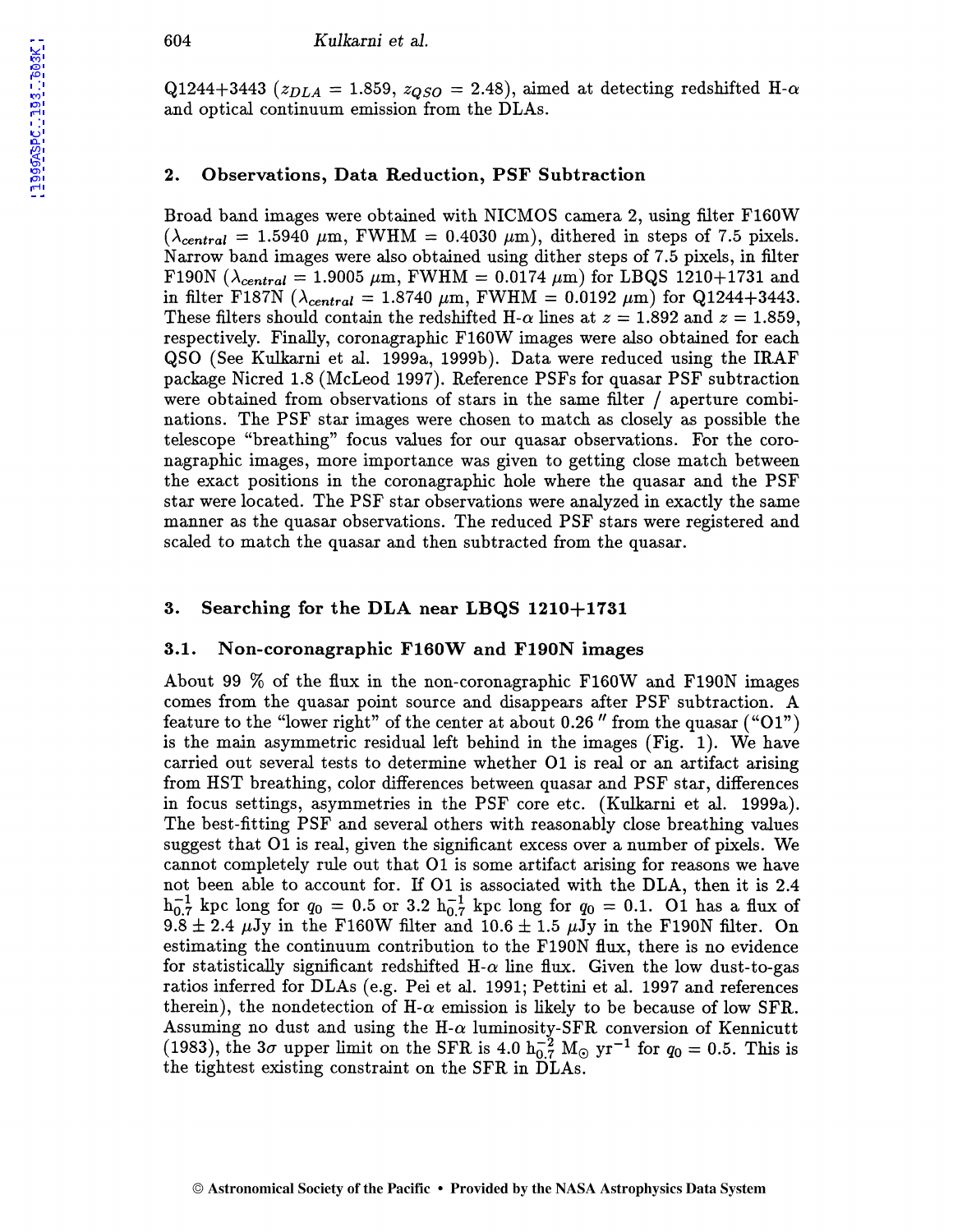

Figure 1. Left: Zoomed-in 2.74"x2.71" region of the NICMOS camera 2 non-coronagraphic 1.6  $\mu$ m broad-band image of Q1210+1731, (a) before (top) and (b) after (bottom) PSF subtraction (bottom). Right: Zoomed-in 2.69"x2.66" region of the NICMOS camera 2 noncoronagraphic 1.9  $\mu$ m narrow-band image of Q1210+1731, (c) before (top) and  $(d)$  after (bottom) PSF subtraction.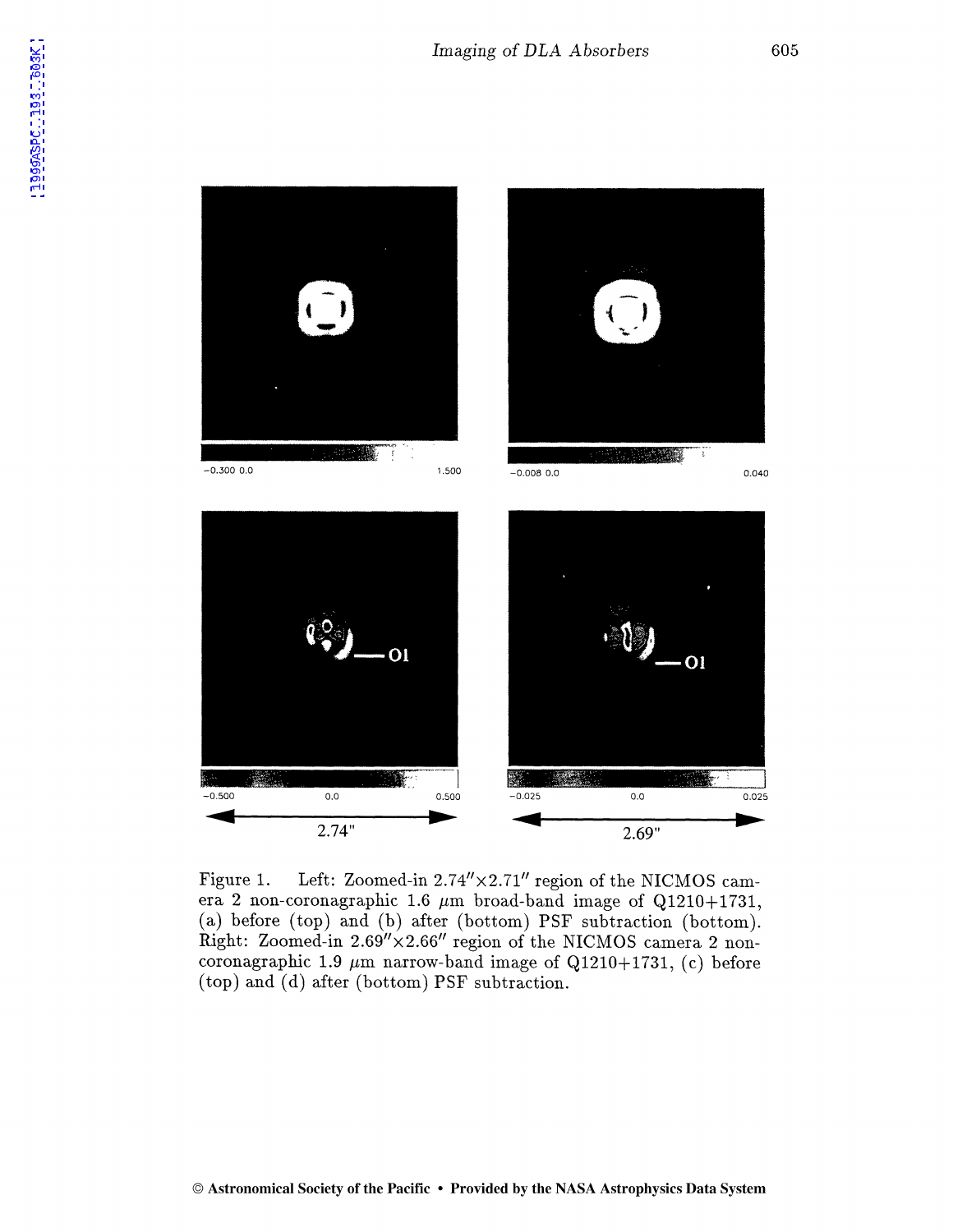

Figure 2. Zoomed-in 2.89 "  $\times$  2.81" regions of coronagraphic 1.6  $\mu$ m image of  $Q1210+1731$ , (a) before (left) and (b) after (right) PSF subtraction

# 3.2. Coronagraphic Image of LBQS1210+1731

The NICMOS coronagraph reduces the scattered and diffracted energy from the occulted target's PSF core by factors of 4-6, compared to direct imaging (Schneider et al. 1998; Lowrance et al. 1998). Most of the flux in the coronagraphic images comes from small amount of scattered light from the quasar and glints from the edge of the hole. These disappear almost completely after PSF subtraction. But a weak feature consisting of several knots (object " $O2"$ ) remains at about 0.7 "from the quasar center (Fig. 2). There are no known artifacts in the coronagraphic F160W image at the positions of the 02 knots. H 02 is at the redshift of the DLA, it has a total size of 4-5  $h_{0.7}^{-1}$  kpc for  $q_0 = 0.5$ .

## 4. The DLA toward Q1244+3443

The results for this DLA are similar to those for the DLA toward Q1210+1731 (Fig. 3). Note the possible presence of a compact object below the quasar center in the F160W image, at a separation of only 0.16 ". The narrow-band image reveals no strong extended emission from this or any other source, suggesting a low SFR. Further details are discussed by Kulkarni et al. (1999b). Thus, our observations of both the DLAs suggest compact or low surface brightness objects with a few continuum emission knots, and low star formation rates.

Acknowledgments. This work was supported by NASA grant NAG5-3042.